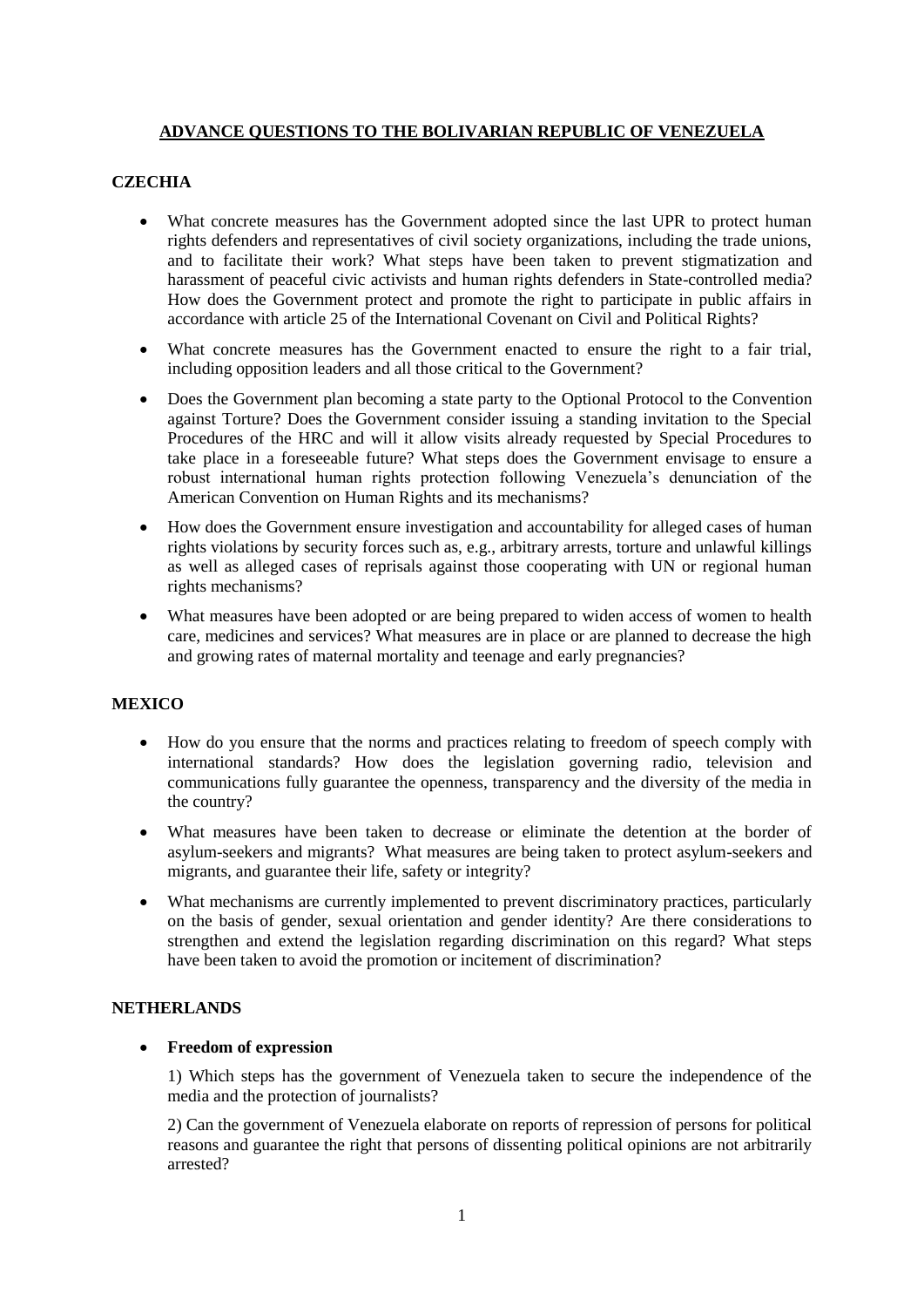#### **Judicial Independence**

Which measures is the government of Venezuela taking to ensure an independent judiciary and to guarantee that judges and prosecutors can operate without interference?

## **Visit of Special Rapporteur**

The Netherlands took note of the pending requests for visits from the Special Rapporteur on torture, other UN mandate holders and IACHR representatives. If and when will the Government of Venezuela accept these requests?

## **Shortage of food and medicines**

Could you elaborate on the measures Venezuela is taking to address the shortage of food and medicines and his willingness to accept humanitarian aid?

## **SWEDEN**

- Sweden would like to ask the Government of Venezuela what measures the government is taking to address concerns with regard to the number of homicides and extrajudicial killings, as well as concerns regarding impunity.
- Sweden would like the Government of Venezuela to please elaborate on the situation of supply of basic necessities such as food, medicines and medical equipment. What measures is the government taking to improve the national supply of food, medicines and medical equipment?
- Sweden would like ask the Government of Venezuela to please elaborate on how it plans to ensure the right to peaceful assembly.

# **UNITED KINGDOM OF GREAT BRITAIN AND NORTHERN IRELAND**

- What plans do you have to issue a 'standing invitation' to the Human Rights Council's Special Procedures and to cooperate on a routine basis with regional thematic human rights mechanisms?
- Can you explain how Venezuela complies with its Constitution to appoint, replace and remove judges from the Supreme Court?
- What plans does Venezuela have to tackle accusations of harassment against human rights defenders by State representatives?
- How do you plan to guarantee access to public information, including official statistics and disaggregated human rights indicators, as identified as a challenge in your National Report?
- What are Venezuela's plans to eliminate violence against women as, according to the Prosecutor General's Office, femicide is the second most committed crime in Venezuela?

# **UNITED STATES OF AMERICA**

- What concrete actions such as ceasing the practice of publicly defaming human rights defenders and activists — will the Government of Venezuela take to ensure that human rights defenders can carry out their work without harassment or retribution?
- What steps will Venezuela take to reduce the number of persons held in pre-trial detention, to free all persons held without charge longer than the legal limit, and release those who have been detained for longer than the normal sentence for the crime of which they are accused?
- What will Venezuela do to improve prison conditions overall?